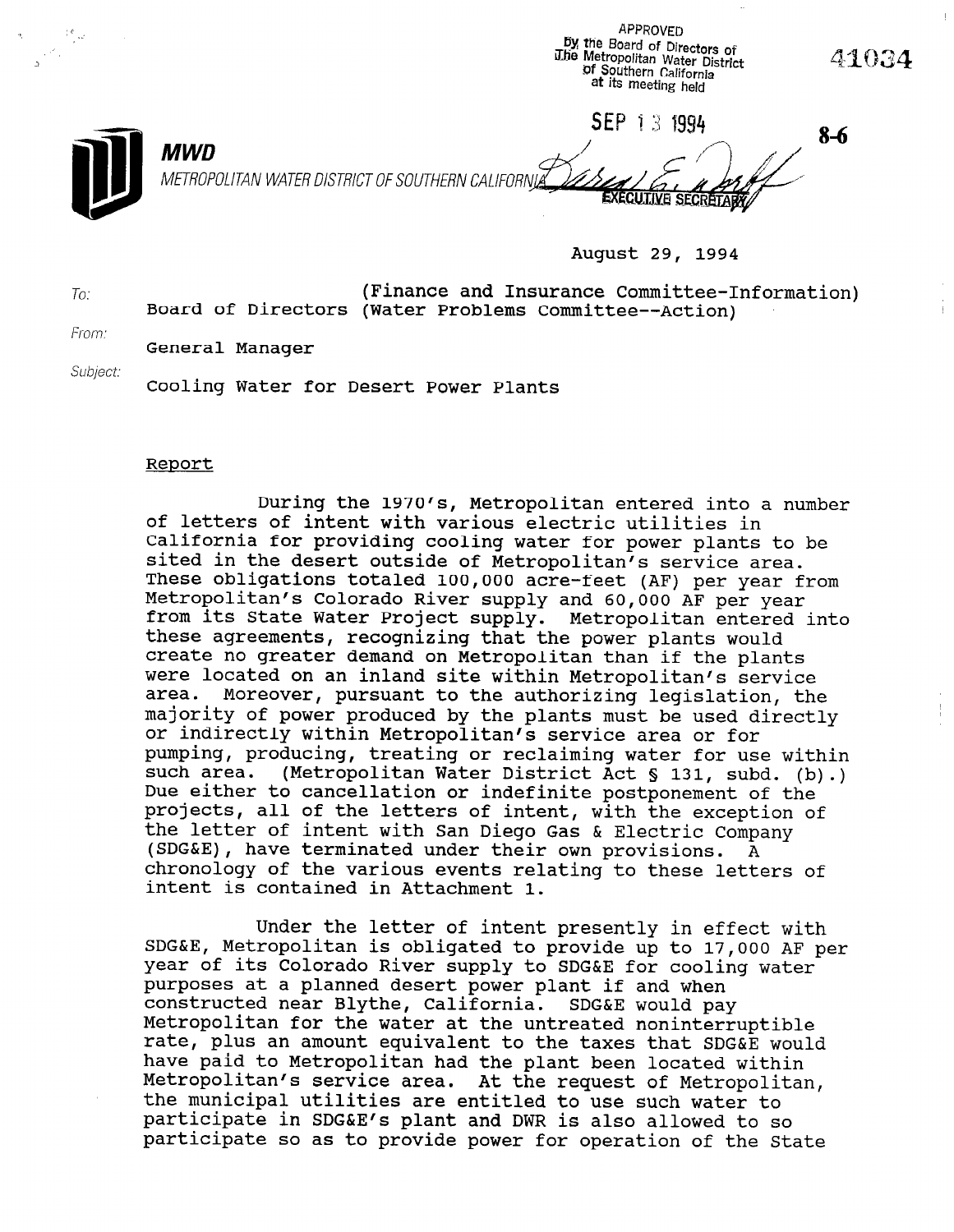Board of Directors -2- August 29, 1994

water in the Palo Verde outfall drain. The obligation is conditional on a power plant being fully approved by the applicable regulatory agencies by the year 2000 and provides that Metropolitan's obligation to serve water to the plant would extend through the year 2033.

In addition to the letter of intent, Metropolitan entered into two agreements with SDG&E and other agencies to permit diversion of water from the Palo Verde outfall drain. One of the agreements provides for the diversion of 17,000 AF per year of water allocated to Metropolitan. The other agreement provides for the diversion of up to an additional  $\frac{33}{23}$ ,  $\frac{300}{25}$   $\frac{85}{25}$  of drainage water annually, chargeable the Paloman verde Irrigation District's Colorado Discover W.I. Subject to the Palo  $t_{\text{tot}}$  the use of almost one-half of such water requirement, subj rotation. This latter agreement is built watch required for Crop SOGGE of farmland with a particular with the Ownership speak of farmfand within the fallo verde firigation pistric service area which would be fallowed rotationally with the<br>amount of water available pursuant to said agreement based upon amount of water available pursuant to sald agreement pased upor<br>the guantity of invitatives of one quantity of iffigation water saved. Representatives of t Department of the Interior proposed that drain water from the Palo Verde Outfall drain be used for power plant cooling in a<br>step to assist in solving the Colorado River salinity problem.

In February 1993, your Board was informed that SDG&E wished to amend the letter of intent with Metropolitan. SDG&E wished to amend the letter of intent with Metropolitan. SDG&E requested that the time period to obtain applicable regulatory approval be extended from the year 2000, and a term be established for the agreement of either 50 years from the start of water use, or until the year 2053, whichever occurs first. At that time, staff indicated to SDG&E representatives that such discussions should be deferred pending more definitive development plans by SDG&E. Over the past several months, negotiations of contract terms have taken place between representatives of Metropolitan and SDG&E, and your Board has been informed of those discussions.

The representatives have reached tentative agreement. on the principles for extending the letter of intent. Several drafts of the actual language of the documentation have been exchanged and it is expected that the final documents would be available in September or October. The principles are now ready for your Board's consideration. Additionally, the approval of other California Colorado River contractors and the United States will be necessary. It is expected that by the time of your September or October meeting, at least informal discussions with key staff members of these other entities will have taken place and will be reported to your Board.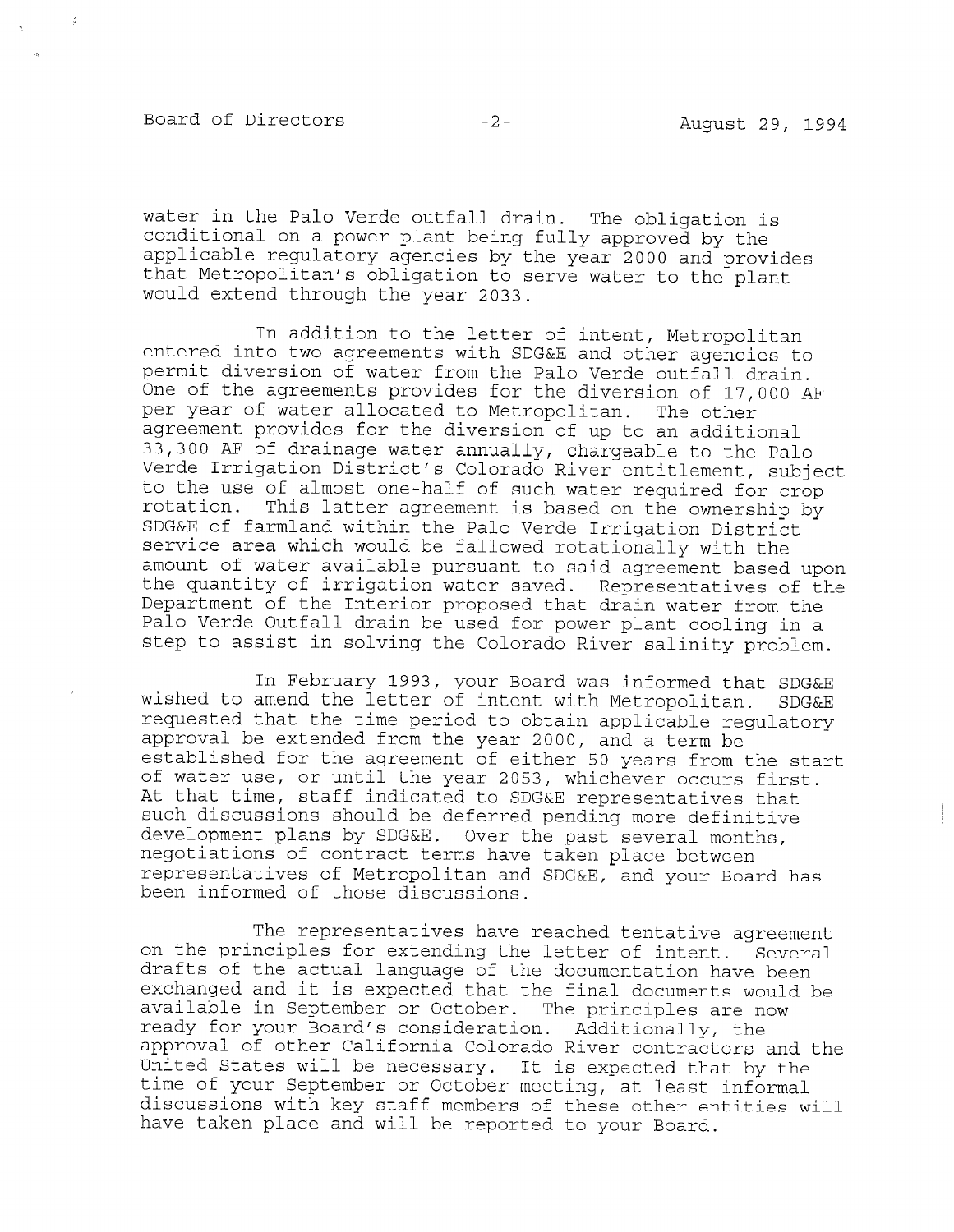# Board of Directors -3- August 29, 1994

#### The principal terms are as follows:

a) It is expected that it would take several years for a power plant to be developed and that the need for water would occur incrementally. Therefore, under the terms of the proposed amendment, SDG&E must provide a seven-year notice to Metropolitan for each increment of water anticipated to be used by the power plant. SDG&E could revise the notice, if regulatory authorities required additional water for the plant. If such additional water would double the amount requested originally, Metropolitan could disapprove the excess amount.  $\frac{1}{2}$  in no event could the total amount used exceed and  $\frac{1}{2}$ In no event could the total amount used exceed 17,000 AF per vear.

b) SDG&E would agree to pay all applicable Metropolitan charges, including the applicable water rate for nutreated water, reading the applicance water rate for untreated water, readiness-to-serve charge, demand charge, etc. At the commencement of water use, SDG&E would pay charges equivalent to the then existing annexation fee, ad valorem taxes and standby charges. The underlying principle which the representatives have agreed upon is that SDG&E would be treated as if it were a member agency of Metropolitan when such charges are imposed and have proposed that San Diego would pay charges such as readiness-to-serve and water rates at the same rate as<br>the San Diego County Water Authority.

 $\alpha$  In the demand charge,  $\alpha$  the demand charge,  $\alpha$ c) in the case of the demand charge, SDG&E has agreed that it would pay the one-time-demand charge in effect<br>at the time or \$2,400 per acre-foot whichever is greater.

 $\mathbf{S}$ d) SDG&E has agreed to pay Metropolitan a extension fee which would be the equivalent of the thenin-effect untreated noninterruptible water rate for each acrefoot called in each final notice to construct. This amount would be paid over two years after plant licensing.

e) Municipal utilities within Metropolitan service area, the Department of Water Resources, Imperial Irrigation District and Metropolitan itself may participate, as owners, in any plant using the water without furnishing a separate water supply. Those agencies may also participate in related transmission line projects.

f) Metropolitan would agree to provide water until the year 2053. There would no longer be a requirement that all regulatory approvals be accomplished within a date certain.

f) Metropolitan would agree to provide water until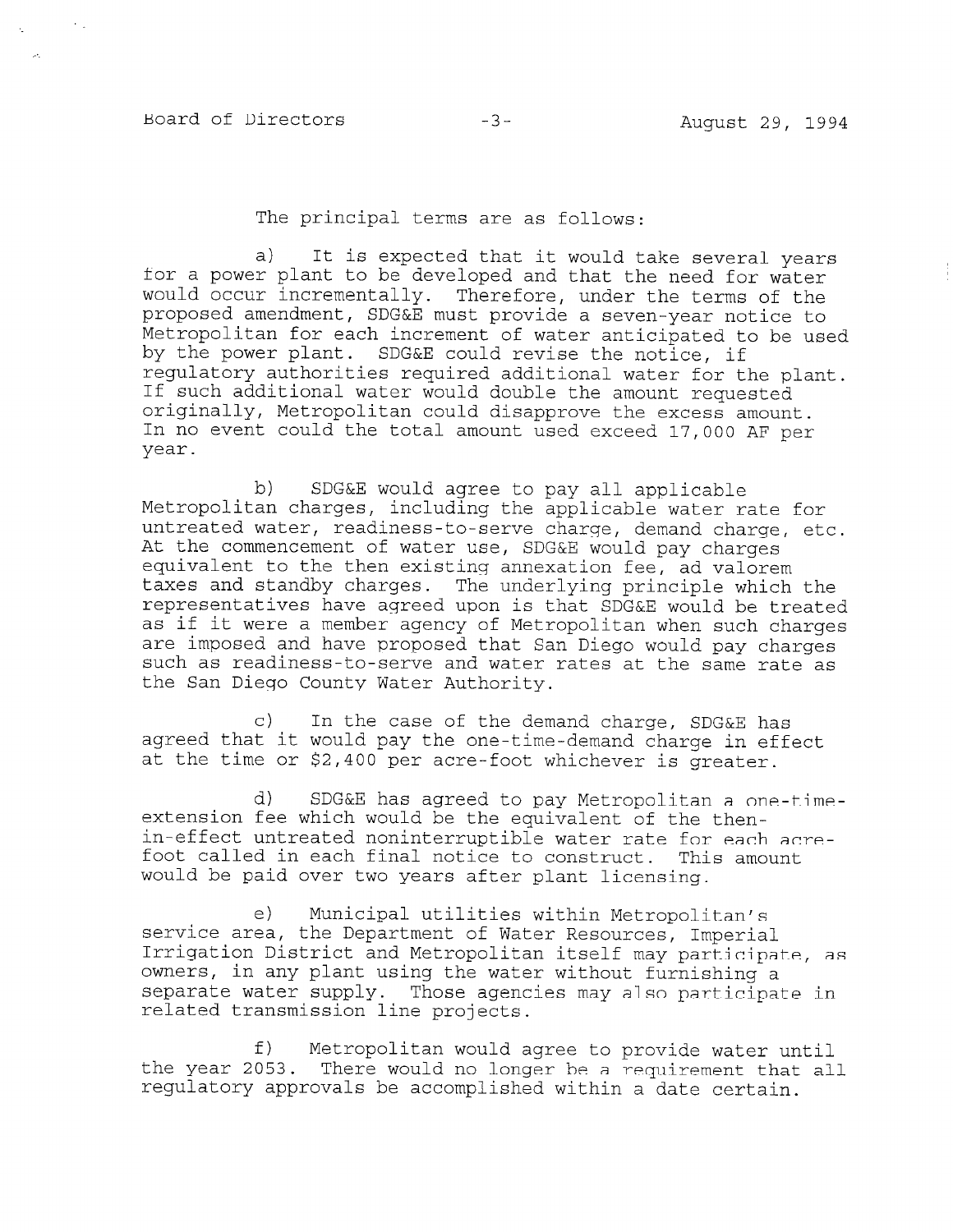Board of Directors -4- August 29, 1994

 $\mathcal{L}_{\mathcal{A}}$ 

It is expected that the above terms and conditions would be documented in a restated letter of intent which would be executed by the parties. Additionally, amendment of the diversion agreement to conform to these terms would be required.

This action is exempt from the provisions of California Environmental Quality Act under Public Resources Code section 21080, subdivision (b) (6).

#### Recommendation

It is recommended that the General Manager be authorized to execute appropriate documentation to amend the letter of intent with the San Diego Gas & Electric Company to provide a water supply, upon the terms and conditions outlined in this letter and in a form approved by the General Counsel.

> John R. Wodraska General Manager

 $_{\text{By}}$  Debra C. Man

Debra C. Man Chief of Planning & Resources

Concur:

John W General *M*anager

KLT:gld/vm Attc<mark>h.</mark><br>bdltrs\co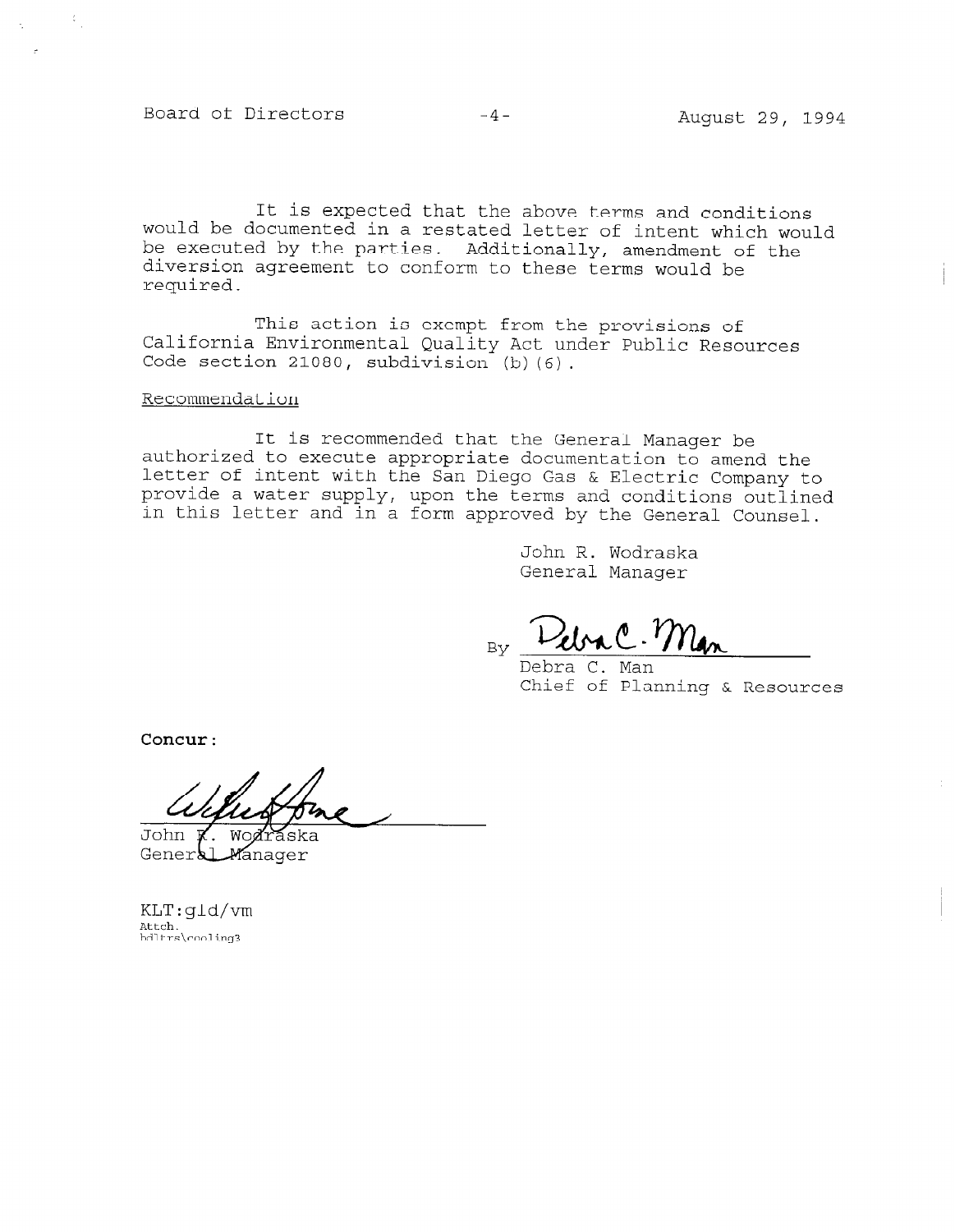#### ATTACHMENT 1

#### CHRONOLOGY

#### Metropolitan Cooling Water for Power Plants

## General Historv

3/g/73 - Metropolitan's Board of Directors agreed in principle to furnish 100,000 acre-feet (AF) of Colorado River water for power plant cooling in the Eastern Mojave Desert. The price for such water would be the equivalent price for such water would be the equivale; of the nonfineering three untreated rate plus general taxes which would have been paid to Metropolitan had the plant been located on the<br>Coastal Plain of Southern California.

<sup>11/19/73 -</sup> The Board's Water Problems Committee and Committee agreed to  $\mathbb{R}^n$ the board's water Problems Committee agr<br>the following allocation, which had b the following allocation, which had been<br>suggested by the indicated utilities:

| Utility          | AF/year       |
|------------------|---------------|
| <b>SCE</b>       | 50,000        |
| <b>SDG&amp;E</b> | 17,000        |
| LADWP            | <u>33,000</u> |
| m                | 100 DAO       |

1974 The Metropolitan Water District Act was The Metropolitan Water District Act was amended by Section 131(b) to specifically permit Metropolitan to allocate up to 100,000 AF/year from the Colorado River and 60,000 AF/year from the State Water Resources Development System for power plant cooling purposes outside Metropolitan's service area. Each such use shall first assure maximum use of agricultural wastewater, brackish groundwater, or other water not suitable for domestic, municipal, and agricultural purposes to the extent practicable.

Letters of Intent

SDG&E Colorado River Water Water Water Water Water Water Water Water Water Water Water Water Water Water Water<br>Water Water Water Water Water Water Water Water Water Water Water Water Water Water Water Water Water Water Wa SDG&E Colorado River Water

Initial Letter of Intent to provide up to  $5/24/74$ 17,000 AF/year of Metropolitan's Colorado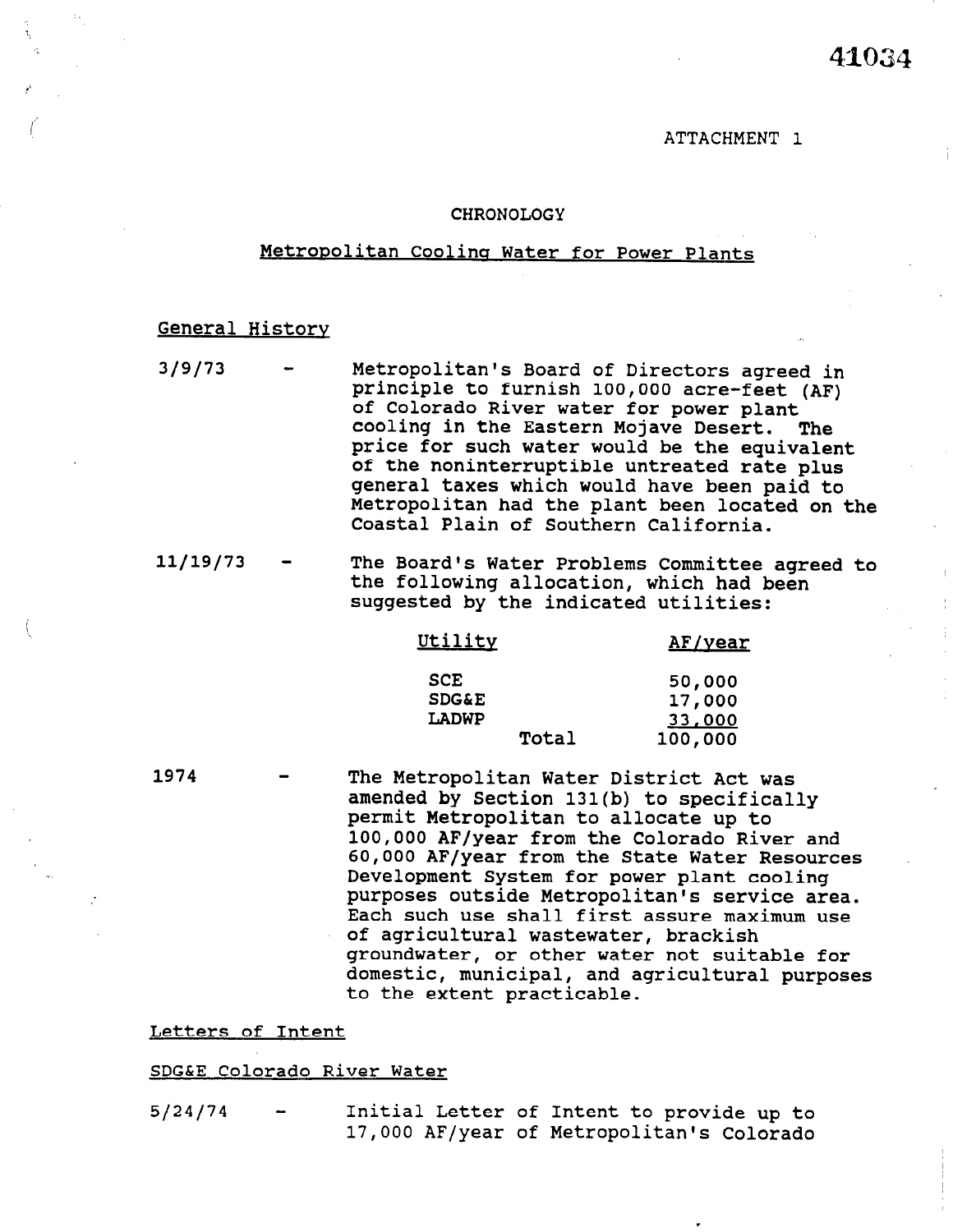River water in exchange for drainage water diverted from the Palo Verde Outfall Drafn-for cooling water purposes to a proposed nuclear generating facility at the Sun Desert site.

3'

 $\big($ 

 $\left(\begin{array}{c} 1 \end{array}\right)$ 

 $\mathbb{R}^2$  - ...

- 12/10/76 Metropolitan, Palo Verde Irrigation District, Coachella Valley Water District, Imperial Irrigation District, City of San Diego, United States, and SDG&E executed an.agreement for the use of water for power plant cooling consistent with the May 24, 1974 Letter of Intent with Metropolitan. Also, the same agencies executed an agreement for use of 33,300 AF/year of PVID's entitlement in exchange for SDG&E fallowing farmland for additional power plant cooling.
- 12/13/78 Secretary of the Interior reconfirmed his earlier execution of the December 10, 1976 agreements.
- 10/10/79 Letter of Intent extended to January 1, 1990, and permitted use of cooling water for all generating technologies, not just nuclear.
- 12/20/82 Letter of Intent extended to January 1, 2000.
- 04/17/90 PVID Diversion Agreements clarified that the cooling water could be used for all generating technologies, not just nuclear.

Current

- Status SDG&E seeking extension of Letter of Intent beyond the year 2000 and seeking to extend term 50 years or 2053, whichever is sooner.
- SCE Colorado River Water
- 3/20/73 Initial Letter of Intent to provide use of up to 40,000 AF/year of Metropolitan's Colorado River water for cooling water purposes to a proposed nuclear generating facility on a site in eastern San Bernardino or Riverside County.
- $5/23/74$  Letter of Intent to provide up to an additional 10,000 AF/year of Metropolitan's